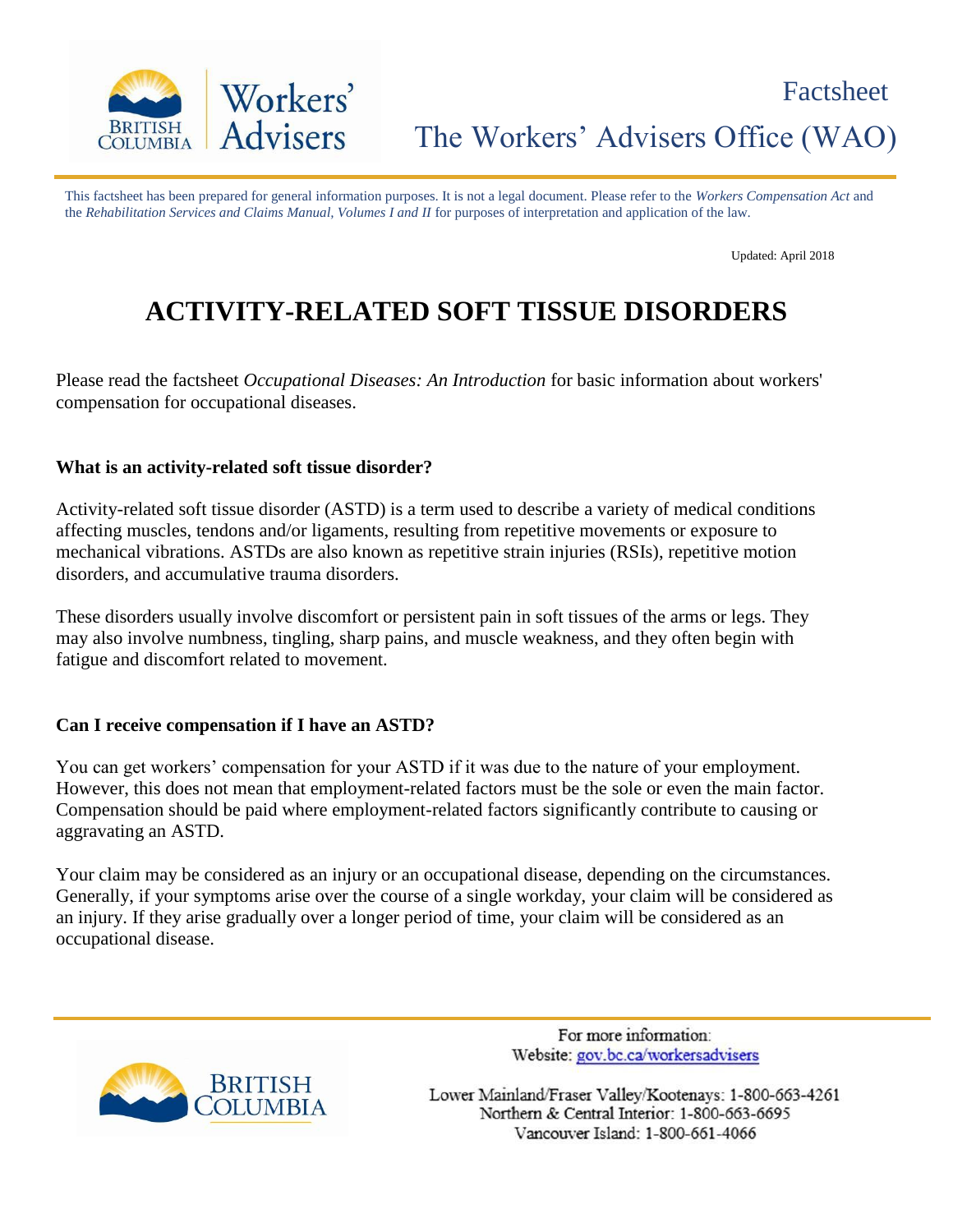

### **How will WorkSafeBC investigate my claim?**

WorkSafeBC will probably send you a lengthy questionnaire to fill out. It asks about your job and the details of your employment activities. Take the time to fill this questionnaire out carefully. The information you give will be important to WorkSafeBC's decision about whether your ASTD is due to the nature of your employment.

WorkSafeBC will often conduct a "Job Site Visit." A Case Manager will attend your place of employment with you and an employer representative in order to get a better idea of your workspace and employment activities. Quite often this will be recorded on video. The Case Manager will view the performance of your employment activities performed by you, or a coworker if you cannot do so. It is very important that the Job Site Visit is performed in an accurate and complete way, so you should speak up if you see any errors or omissions.

Next, the Case Manager will usually request a medical opinion from a WorkSafeBC doctor as to whether or not your workplace factors significantly contributed to causing or aggravating an ASTD. The Case Manager will then give you a written decision based on the doctor's opinion.

#### **What is the legal test for determining if my ASTD is due to my employment?**

The *Workers Compensation Act* and WorkSafeBC regulations divide ASTDs into three categories:

- ASTDs listed in Schedule 1 of the *Workers Compensation Act*
- ASTDs that are not listed in Schedule 1, but are recognized by Regulation as occupational; and
- ASTDs that have not previously been recognized as occupational.

#### *1. ASTDs listed in Schedule 1*

Schedule 1 of the *Workers Compensation Act* recognizes five ASTDs as occupational diseases when they occur under certain employment conditions. They are:

- Knee Bursitis.
- Shoulder bursitis,
- Hand-wrist tendinopathy,
- Shoulder tendinopathy, and
- Hand-arm vibration syndrome.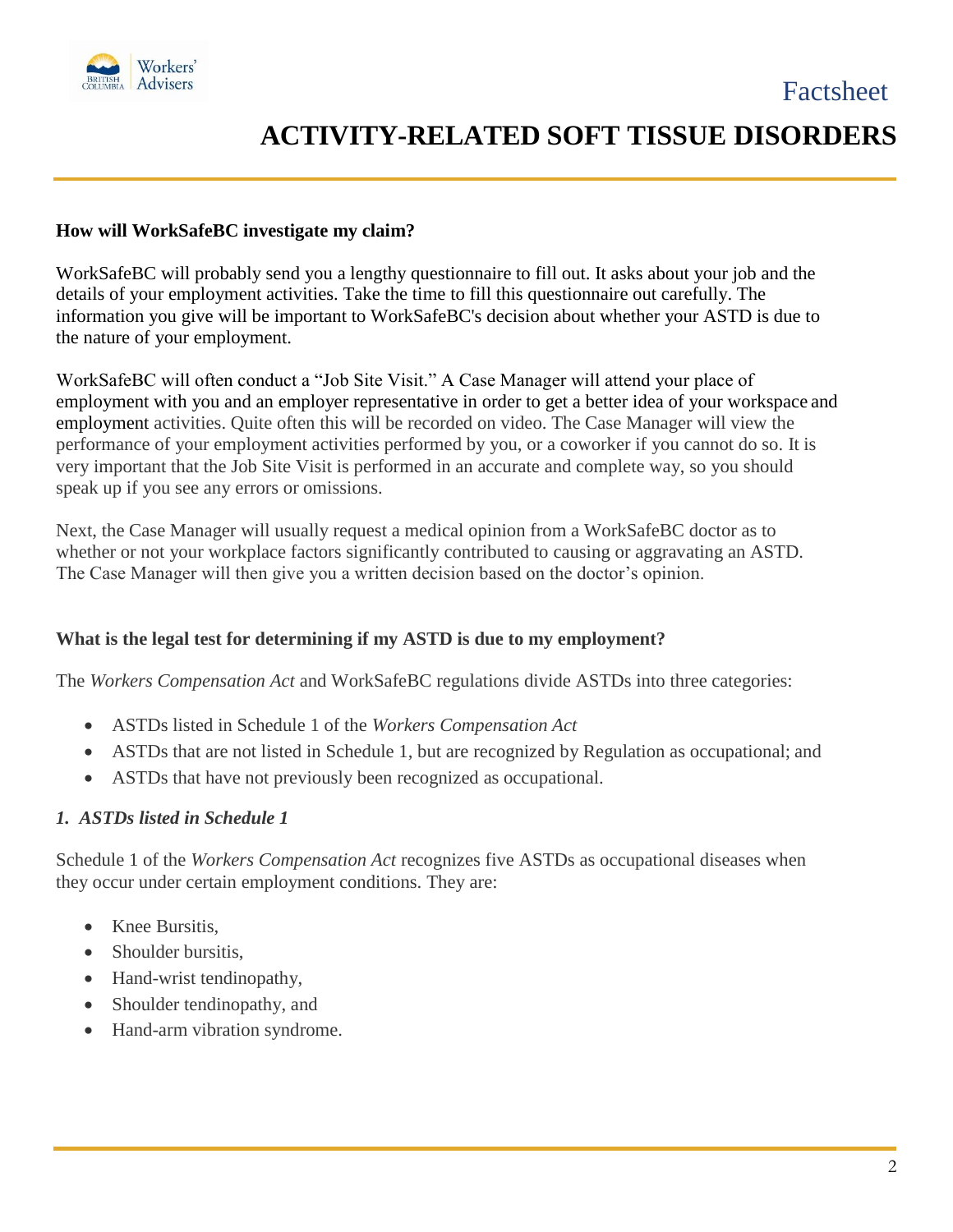

Schedule 1 specifies what type of industry or process you must be employed in for WorkSafeBC to presume that the ASTD is occupational. If you have one of these disorders, and you are employed in the type of process or industry listed, then WorkSafeBC will presume that your disease is due to your employment, unless proven otherwise.

Below is information about what kinds of employment meet the requirements of Schedule 1.

# *Bursitis*

| 13(1) Knee bursitis (inflammation of the<br>prepatellar, suprapatellar, or superficial<br>infrapatellar bursa). | Where there is repeated jarring impact against, or where there are<br>significant periods of kneeling on, the involved bursa (knee).                                                                      |
|-----------------------------------------------------------------------------------------------------------------|-----------------------------------------------------------------------------------------------------------------------------------------------------------------------------------------------------------|
| 13(2) Shoulder bursitis (inflammation of<br>the subacromial or subdeltoid bursa)                                | Where there is frequently repeated or sustained abduction or<br>flexion of the shoulder joint greater than 60 degrees and where<br>such activity represents a significant component of the<br>employment. |

# *Tendinopathy*

| $14(1)$ Hand-wrist tendinopathy | Where there is use of the affected tendon(s) to perform a task or<br>series of tasks that involves any two of the following:                                                                                                                                                                                                                                |
|---------------------------------|-------------------------------------------------------------------------------------------------------------------------------------------------------------------------------------------------------------------------------------------------------------------------------------------------------------------------------------------------------------|
|                                 | (1) frequently repeated motions or muscle contractions<br>place strain on the affected tendon(s);<br>that<br>(2) significant flexion, extension, ulnar deviation or radial<br>deviation of the affected hand or wrist;<br>(3) forceful exertion of the muscles utilized in handling or<br>moving tools or other objects with the affected hand or<br>wrist; |
|                                 | and where such activity represents a significant component of the<br>employment.                                                                                                                                                                                                                                                                            |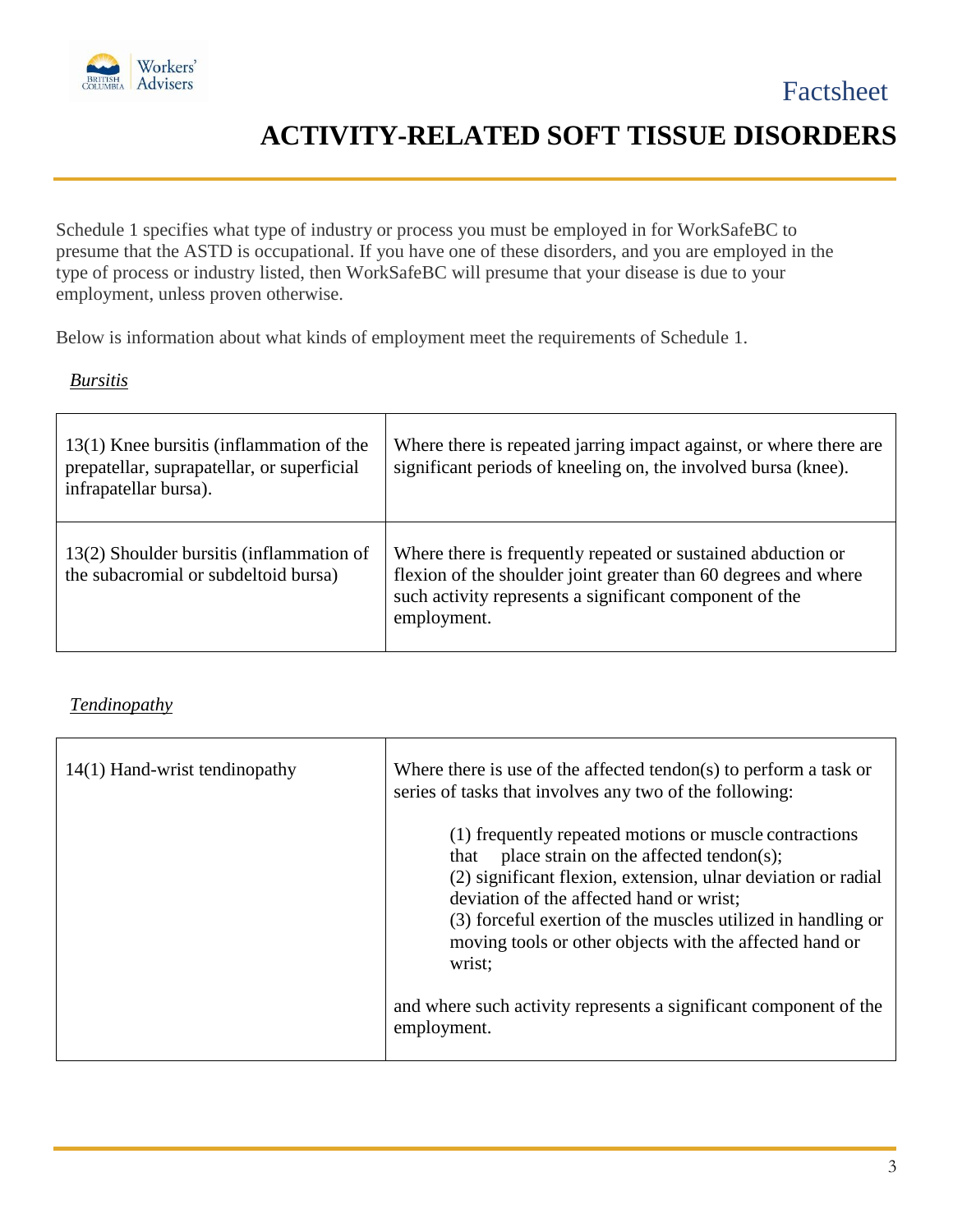

| Where there is frequently repeated or sustained abduction or<br>14(2) Shoulder tendinopathy<br>flexion of the shoulder joint greater than 60 degrees and where<br>such activity represents a significant component of the<br>employment. |
|------------------------------------------------------------------------------------------------------------------------------------------------------------------------------------------------------------------------------------------|
|------------------------------------------------------------------------------------------------------------------------------------------------------------------------------------------------------------------------------------------|

#### *Hand-arm Vibration Syndrome*

Hand/arm vibration syndrome (HAVS) is a vascular disturbance of the hand and arm. It is also called Reynaud's phenomenon or white finger disease.

Schedule 1 says these are accepted as occupational diseases when your employment involves at least 1,000 hours of exposure to tools or equipment which cause the transfer of significant vibration to the hand or arm of the worker.

If you have one of the conditions in Schedule 1, but your employment does not meet the requirements of Schedule 1, WorkSafeBC will not *presume* that your condition is due to your employment. However, WorkSafeBC may still accept your claim using the test as for ASTDs recognized by regulation as occupational. For more information, see below.

# *2. ASTDs recognized by Regulation as Occupational*

In addition to the ASTDs listed in Schedule 1, the following ASTDs have been recognized by Regulation as diseases often caused by employment:

- Bursitis (other those mentioned in Schedule 1),
- Carpal tunnel syndrome,
- Cubital tunnel syndrome,
- Disablement by vibrations,
- Hypothenar Hammer Syndrome,
- Plantar Fasciitis.
- Radial tunnel syndrome,
- Tendinopathy (other than the forms of tendinopathy mentioned in item 14 of Schedule 1 of the Act), including:
	- o Epicondylopathy, lateral and medial,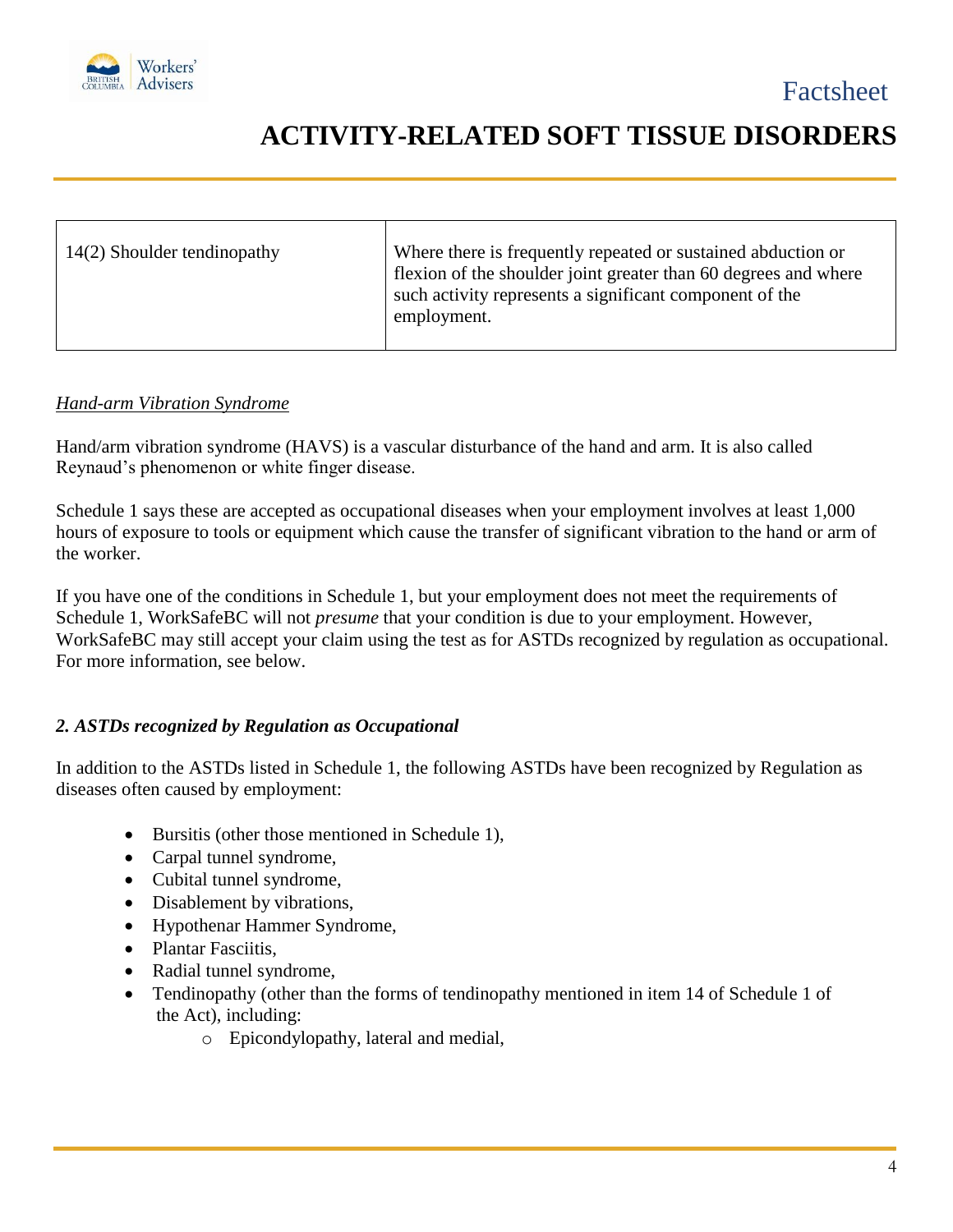



- o Stenosing Tenosynovitis (Trigger Finger), and
- Thoracic Outlet Syndrome.

If you have a disease in this category, there must be evidence to show that it is at least as likely as not that employment factors significantly contributed to causing or aggravating your condition in order to get workers' compensation. WorkSafeBC will **not presume** it is due to your employment, as in the case of ASTDs listed in Schedule 1.

### *3. ASTDs not previously recognized as occupational*

In some cases, you may have an ASTD that has not previously been recognized by WorkSafeBC as an occupational disease. You may still file a claim. You will have to provide medical evidence to support that employment-related factors significantly contributed to causing or aggravating your ASTD.

#### **How does WorkSafeBC decide an ASTD is due to my employment?**

Except when a Schedule 1 presumption applies, WorkSafeBC will examine your responses to the questionnaire, the Job Site Visit, and the medical documentation in order to determine whether your ASTD is due to the nature of your employment. In so doing, they will assess what *risk factors* are present in your case. These are factors that medical research has shown are connected to ASTDs. A risk factor can be related to the mechanical aspects of your job, such as vibration, or the physical motions you perform, such as repetitive flexing of a joint. WorkSafeBC will also look at any risk factors related to your general health or previous medical history and activities outside of your employment.

WorkSafeBC will examine the magnitude or intensity of the risk factor, its impact on the specific part of the body affected by the ASTD, the length of time you were exposed to the risk factor, and the time allowed for the muscles to rest. WorkSafeBC will then determine whether it is likely that employment activities significantly contributed to causing or aggravating the disorder.

Usually, the most important physical risk factors are the intensity, duration, and frequency of repetition, force, awkward posture and vibration. These and other risk factors are defined as follows:

- **Cold Temperature**: cold may have direct damaging effects on the tissue through vascular constriction and other mechanisms.
- **Cognitive Demands**: the amount of mental effort required, which can increase muscle tension.
- **Dose**: the level of intensity of a risk factor over a specific duration.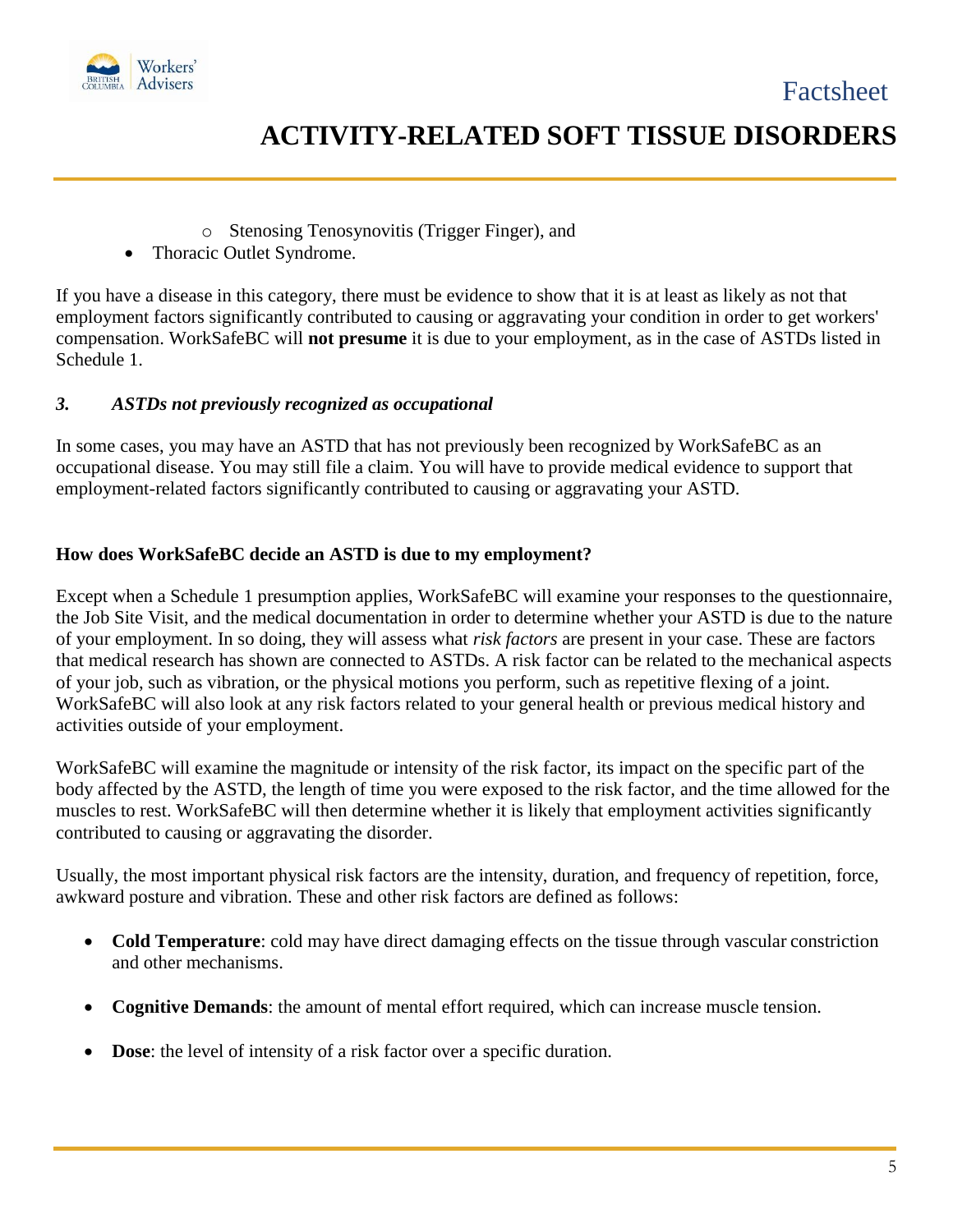



- **Duration**: the length of time a worker is exposed to a particular risk factor.
- **Ergonomics**: poorly designed work stations or tasks.
- **Force**: the physical effort a worker must exert to perform a particular movement or activity.
- **Frequency**: the number of repetitions of a complete sequence of tasks or movements of a process occurring per unit of time during a work cycle.
- **Grip Type**: the posture of the hand required for a worker to grasp an object to perform a particular movement or activity. Different types of grips require the application of different force levels.
- **Local Contact Stresses**: the results from physical pressure between body tissues and objects in the work environment such as tools, machinery, and products.
- **Magnitude**: the degree of exposure to a noted risk factor.
- **Posture**: refers to postures that are awkward. Postures are awkward when joints are held at or near the end of range of motion or muscle tension is required to hold the posture without movement.
- **Repetition**: the cyclical use of the same body tissues either as a repeated motion or as a repeated muscular effort without movement. Consideration is given to the:
	- o work cycle;
	- o work period; and
	- o work-recovery (rest) cycle.
	- **Static Load:** sustain a given level of muscle force/exertion for a duration of time, against gravity or against some other external force.
	- **Task Variability**: the degree to which the task remains unchanged thus causing loading of the same tissues in the same way
	- **Unaccustomed Activity**: Tissues not being acclimatized to the activities performed.
	- **Work Cycle**: an exertion period and a recovery (or smaller exertion) period necessary to complete one sequence of a task, before the sequence is repeated.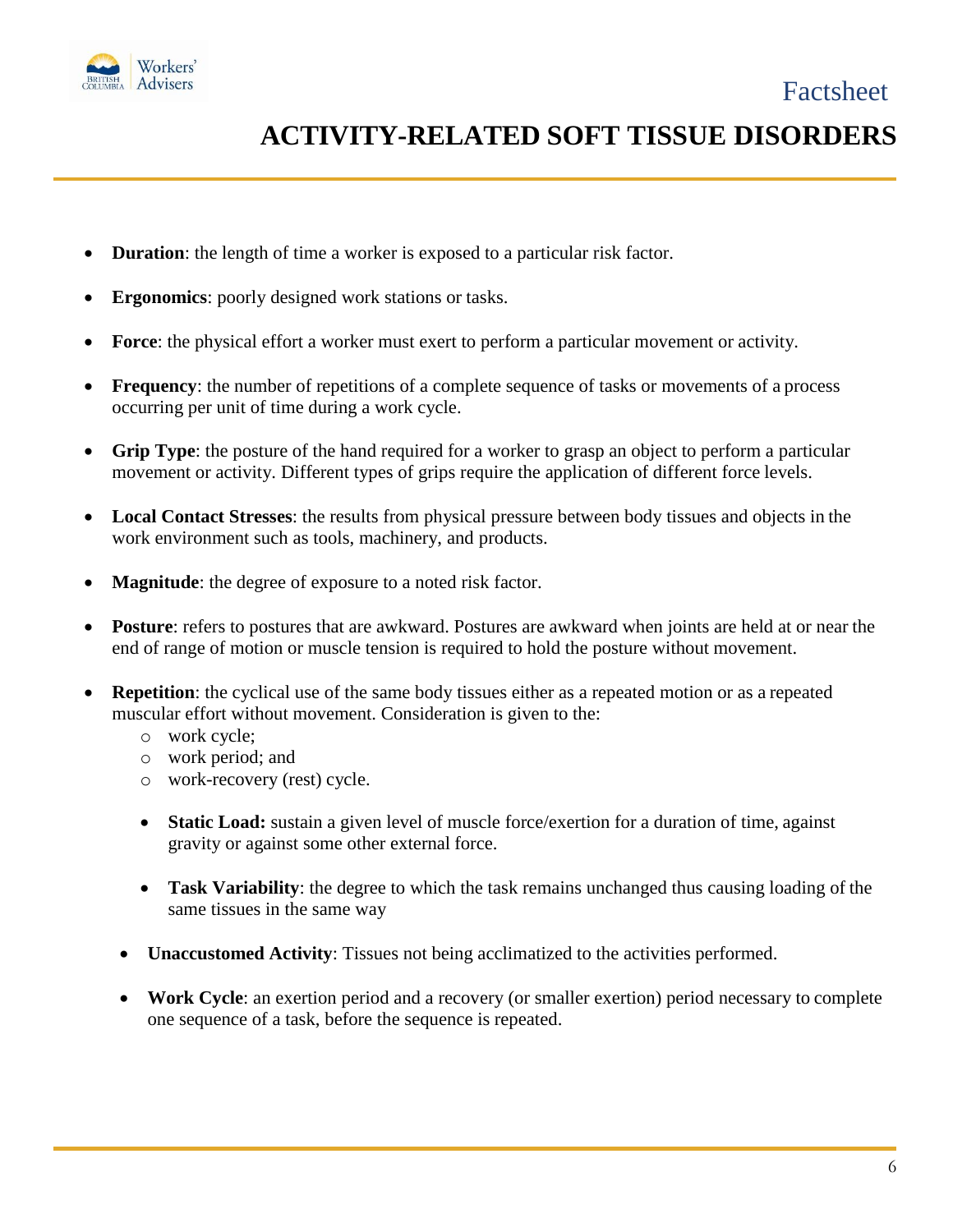

 **Work Recovery (Rest) Cycle**: the availability and distribution of breaks in a particular activity to allow the tissue to return to a resting state for recovery.

When assessing whether one of the above noted employment-related risk factors significantly contributed to causing or aggravating a worker's ASTD, WorkSafeBC considers:

- the location of the anatomical structure affected (e.g. the elbow);
- the risk factors involved in the worker's employment activities;
- the muscle groups, tendons and joints involved in performing the worker's employment activities; and
- whether there is a biologically plausible connection between the employment activities and the development of the ASTD.

Certain aspects of your general health may also be risk factors, such as

- age,
- weight,
- gender,
- previous medical history (including having similar disorders in the past, or having a history of smoking),
- inflammatory disorders (rheumatoid arthritis, ankylosing spondylitis, systemic sclerosis, polymyositis, colitis, etc.), and
- diabetes mellitus.

#### **How do risk factors affect claims for specific ASTDs?**

The relative importance of risk factors may depend on what disorder you have. As noted above, repetition, force, posture and vibration are usually most significant. However, WorkSafeBC weighs risk factors for certain specific ASTDs as follows:

# *Epicondylitis*

WorkSafeBC is likely to accept claims where your employment involves performing frequent, repetitive, forceful, and unaccustomed movements of the wrist, including gripping, which puts stress on the inflamed tissues of the arms.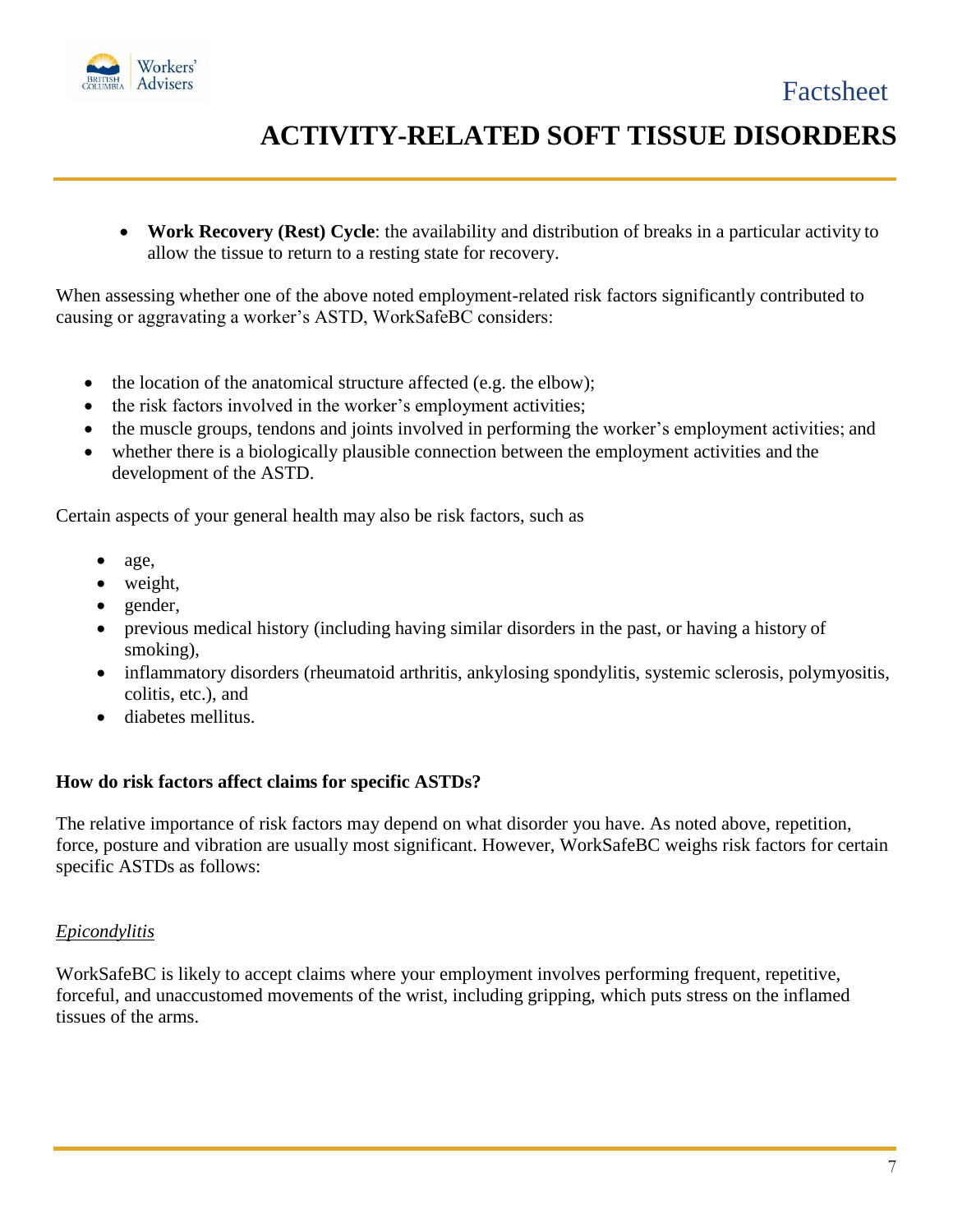

### *Carpal tunnel syndrome*

The kinds of employment activities most likely to be accepted with carpal tunnel syndrome are those that require: highly repetitive motions of the hand or wrist; use of high force; prolonged wrist flexion (where the palm is held toward the inside of the forearm); highly repetitive motions in cold temperatures; or the use of hand-held vibrating tools. WorkSafeBC will also consider your age, general health and relevant medical history when assessing this disease. Generally, it is more likely that WorkSafeBC will accept the relationship between employment activities and carpal tunnel syndrome where the carpal tunnel syndrome is only found in one wrist, than where it is found in both wrists at the same time.

### *Other peripheral nerve disorders*

Disorders such as cubital tunnel syndrome, radial tunnel syndrome, and thoracic outlet syndrome may be caused or aggravated by repetitive employment activities. They all typically result in numbness, tingling, pain, and weakness of the arms and hands.

#### **What should I do if my claim is denied?**

If you disagree with WorkSafeBC's decision to deny your claim, you can request a review by the Review Division. You have **90 days** from the date of the decision to request the review. If you disagree with the Review Division decision, you have **30 days** to file an appeal to the Workers' Compensation Appeal Tribunal.

Generally, it is essential to have new evidence to present to the Review Division. You should first, go through

- the ASTD questionnaire,
- the Job Site Visit Report and video, and
- the clinical opinion,

and write up a summary of any errors and omissions you find, especially regarding any of the risk factors noted above. Then, prepare a complete and detailed job description incorporating your corrections.

Once you have this evidence in hand, you should take the WorkSafeBC documents and video along with your summary and your detailed job description to your family doctor or specialist. You should ask him or her if he or she can provide a supportive written medical opinion.

If your doctor thinks that it is at least as likely as not that employment-related risk factors significantly contributed to causing or aggravating your ASTD, you should ask him or her to provide a written medical